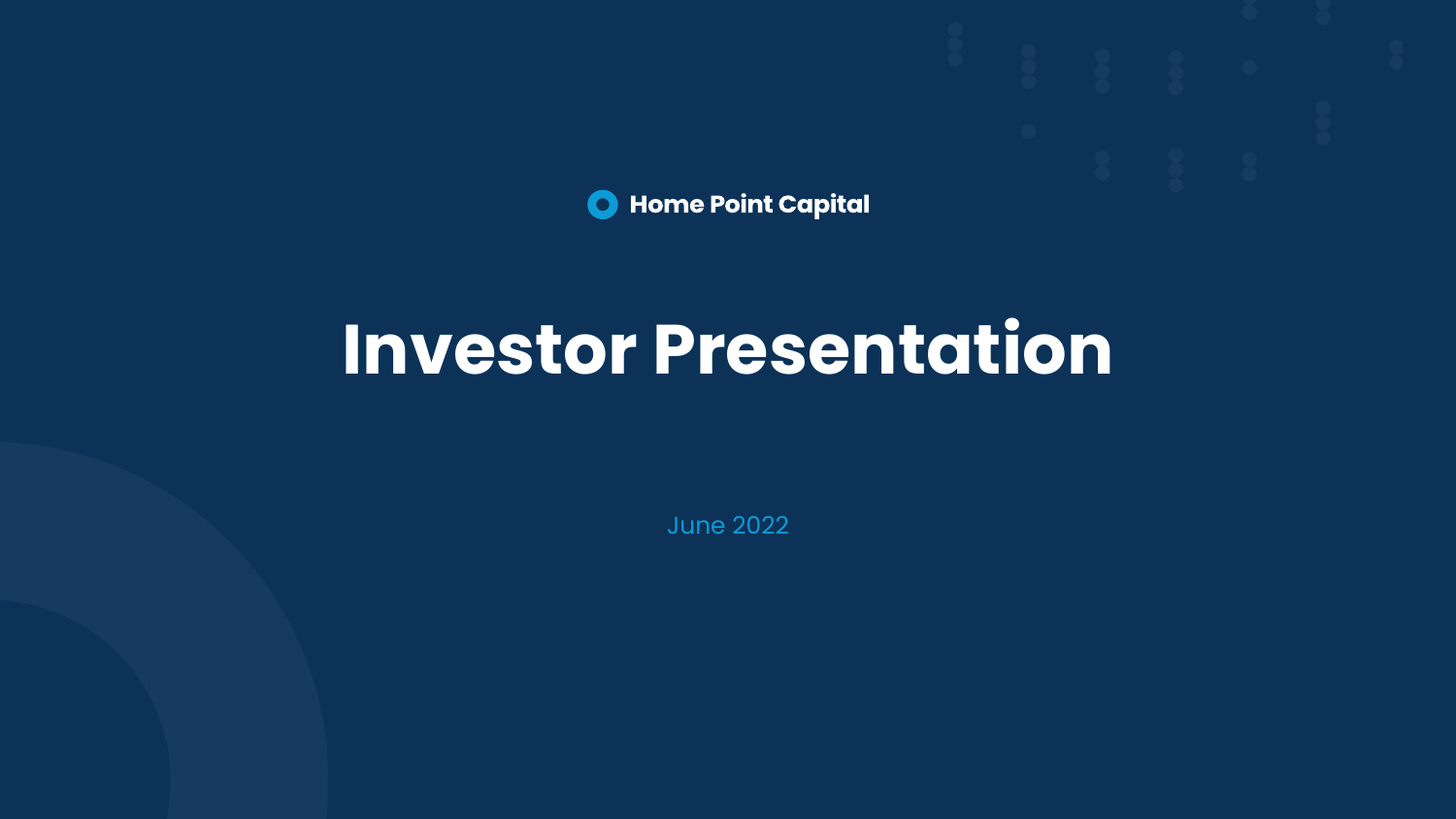### **Forward-Looking Statements**

This presentation contains certain "forward-looking statements," within the meaning of Section 27A of the Securities Act of 1933, as amended, and Section 21E of the Securities Exchange Act of 1934, as amended. All statements other than statements of historical fact are forward-looking statements. Forward-looking statements include, but are not limited to, statements relating to the future financial performance of Home Point Capital Inc. ("we," "our," "us" or the "Company"), our business prospects and strategy, anticipated financial position, liquidity and capital needs, the industry in which we operate and other similar matters. Words such as "anticipates," "expects," "intends," "plans," "predicts," "believes," "seeks," "estimates," "could," "would," "will," "may," "can," "continue," "potential," "should" and the negative of these terms or other comparable terminology often identify forward-looking statements. Forward-looking statements are not guarantees of future performance, are based upon assumptions, and are subject to risks and uncertainties that could cause actual results to differ materially from the results contemplated by the forward-looking statements. Factors, risks, and uncertainties that could cause actual outcomes and results to be materially different from those contemplated include, among others: the effects of the COVID-19 pandemic on our business; our reliance on our financing arrangements to fund mortgage loans and otherwise operate our business; the dependence of our loan origination and servicing revenues on macroeconomic and U.S. residential real estate market conditions; the requirement to repurchase mortgage loans or indemnify investors if we breach representations and warranties; counterparty risk; the requirement to make servicing advances that can be subject to delays in recovery or may not be recoverable in certain circumstances; risks related to any subservicer; competition for mortgage assets that may limit the availability of desirable originations, acquisitions and result in reduced risk-adjusted returns; our ability to continue to grow our loan origination business or effectively manage significant increases in our loan production volume; difficult conditions or disruptions in the mortgage-backed securities ("MBS"), mortgage, real estate and financial markets; competition in the industry in which we operate; our ability to acquire loans and sell the resulting MBS in the secondary markets on favorable terms in our production activities; our ability to adapt to and implement technological changes; the effectiveness of our risk management efforts; our ability to detect misconduct and fraud; any failure to attract and retain a highly skilled workforce, including our senior executives; our ability to obtain, maintain, protect and enforce our intellectual property; any cybersecurity risks, cyber incidents and technology failures; material changes to the laws, regulations or practices applicable to reverse mortgage programs operated by the Federal Housing Administration ("FHA") and the U.S. Department of Housing and Urban Development; our vendor relationships; our failure to deal appropriately with various issues that may give rise to reputational risk, including legal and regulatory requirements; any employment litigation and related unfavorable publicity; exposure to new risks and increased costs as a result of initiating new business activities or strategies or significantly expanding existing business activities or strategies; the impact of changes in political or economic stability or by government policies on our material vendors with operations in India; our ability to fully utilize our net operating loss ("NOL") and other tax carryforwards; any challenge by the Internal Revenue Service of the amount, timing and/or use of our NOL carryforwards; possible changes in legislation and the effect on our ability to use the tax benefits associated with our NOL carryforwards; the impact of other changes in tax laws; the impact of interest rate fluctuations; risks associated with hedging against interest rate exposure; the impact of any prolonged economic slowdown, recession or declining real estate values; risks associated with financing our assets with borrowings; risks associated with a decrease in value of our collateral; the dependence of our operations on access to our financing arrangements, which are mostly uncommitted; risks associated with the financial and restrictive covenants included in our financing agreements; risks associated with changes in the London Inter-Bank Offered Rate reporting practices and the use of alternative reference rates; our ability to raise the debt or equity capital required to finance our assets and grow our business; risks associated with derivative financial instruments; our ability to comply with continually changing federal, state and local laws and regulations; the impact of revised rules and regulations and enforcement of existing rules and regulations by the Consumer Financial Protection Bureau; the impact of revised rules and regulations and enforcement of existing rules and regulations by state regulatory agencies; our ability to comply with the Government-Sponsored Enterprises ("GSE"), FHA, U.S. Department of Veterans Affairs ("VA") and U.S. Department of Agriculture ("USDA") guidelines and changes in these guidelines or GSE and Government National Mortgage Association ("Ginnie Mae") guarantees; changes in regulations or the occurrence of other events that impact the business, operations or prospects of government agencies such as Ginnie Mae, the FHA or the VA, the USDA, or GSEs such as the Federal National Mortgage Association or the Federal Home Loan Mortgage Corporation, or such changes that increase the cost of doing business with such entities; our ability to obtain and/or maintain licenses and other approvals in those jurisdictions where required to conduct our business; our ability to comply with the regulations applicable to our investment management subsidiary; the impact of private legal proceedings; risks associated with our acquisition of mortgage servicing rights; the impact of our counterparties terminating our servicing rights under which we conduct servicing activities; risks associated with higher risk loans that we service; and our ability to foreclose on our mortgage assets in a timely manner or at all. You should carefully consider the foregoing factors and the other risks and uncertainties that may affect the Company's business, including those listed under the heading "Risk Factors" in our Annual Report on Form 10-K for the year ended December 31, 2021, as such risk factors may be amended, supplemented, or superseded from time to time by other reports filed by the Company with the Securities and Exchange Commission. Many of the important factors that will determine these results are beyond our ability to control or predict. You are cautioned not to put undue reliance on any forward-looking statements, which speak only as of the date thereof. Except as required under applicable law, the Company does not assume any obligation to update these forward-looking statements.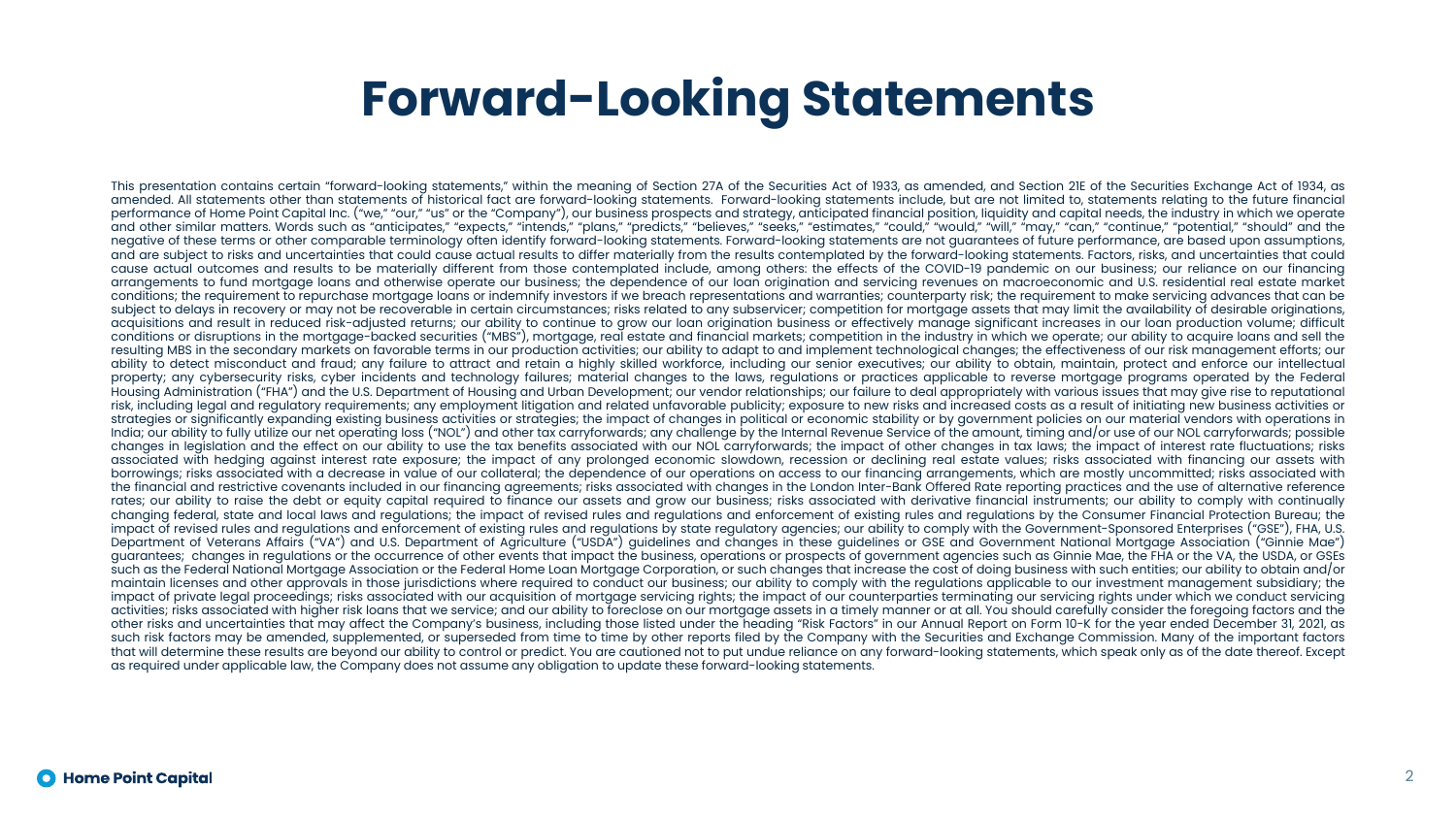**A Different, Better Kind of Mortgage Company**

Platform designed to capitalize on **third-party origination market** with a focus on scalability and partner experience

Balanced, capital-efficient business model allows for **return on equity** in a variety of interest rate environments

**Technology and process-focused strategy** drives ability for further scale and efficiency, while providing highest quality experience

**4**

**3**

**1**

**2**

**Vast experience through multiple business cycles**  enables proactive management to optimize the business model

**5**

**"We Care" culture** commitment to all our stakeholders – customers, associates, partners and shareholders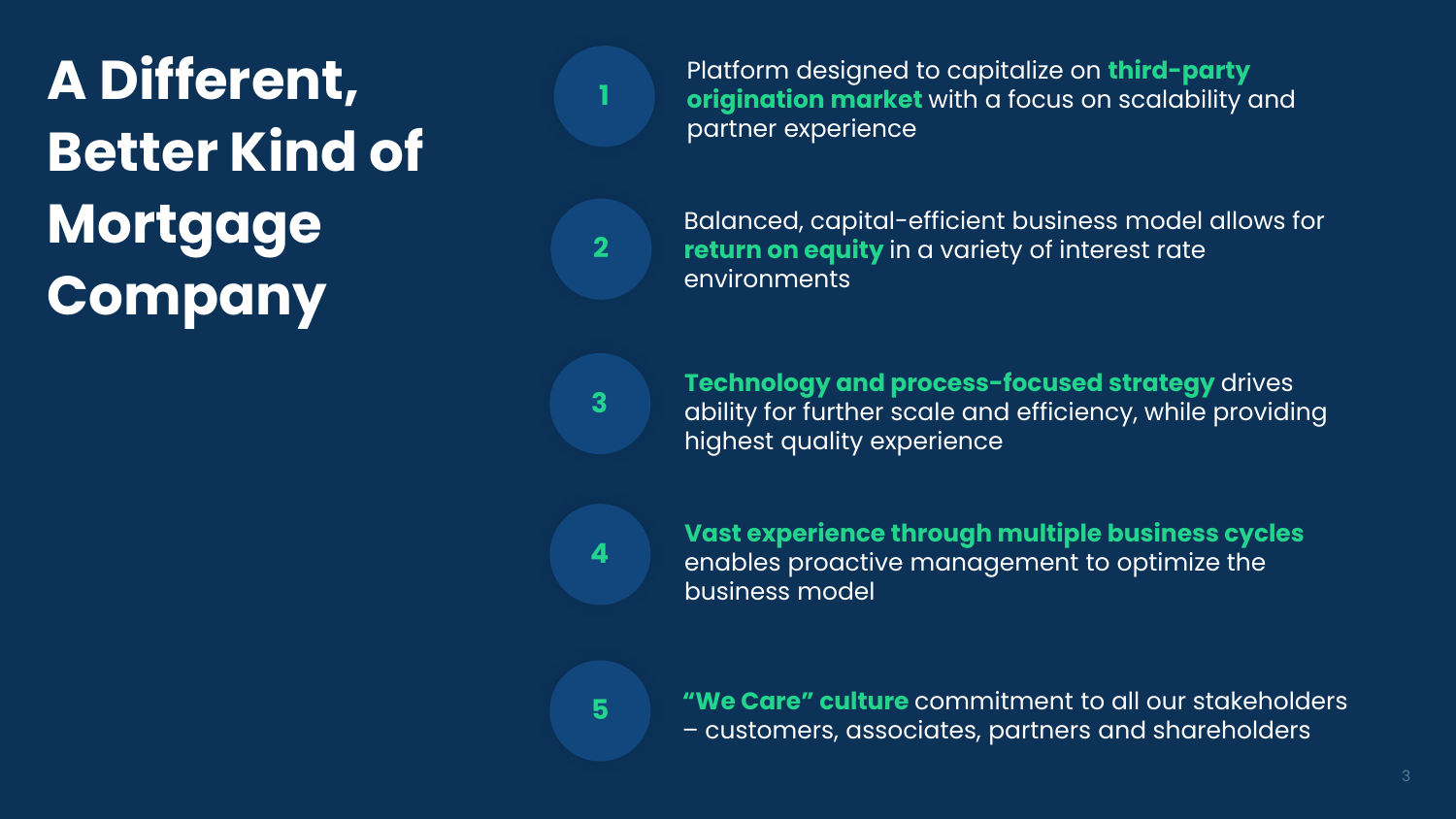## **Home Point Capital at-a-Glance**

One of the **largest U.S. residential mortgage originators**

Founded in 2015; completed **IPO in February 2021** (Nasdaq: HMPT)

**Primary emphasis** on large **third-party origination** market

Differentiated business model focused on **enhancing the partner experience**

Headquartered in Ann Arbor, Michigan; **funding loans in all 50 states**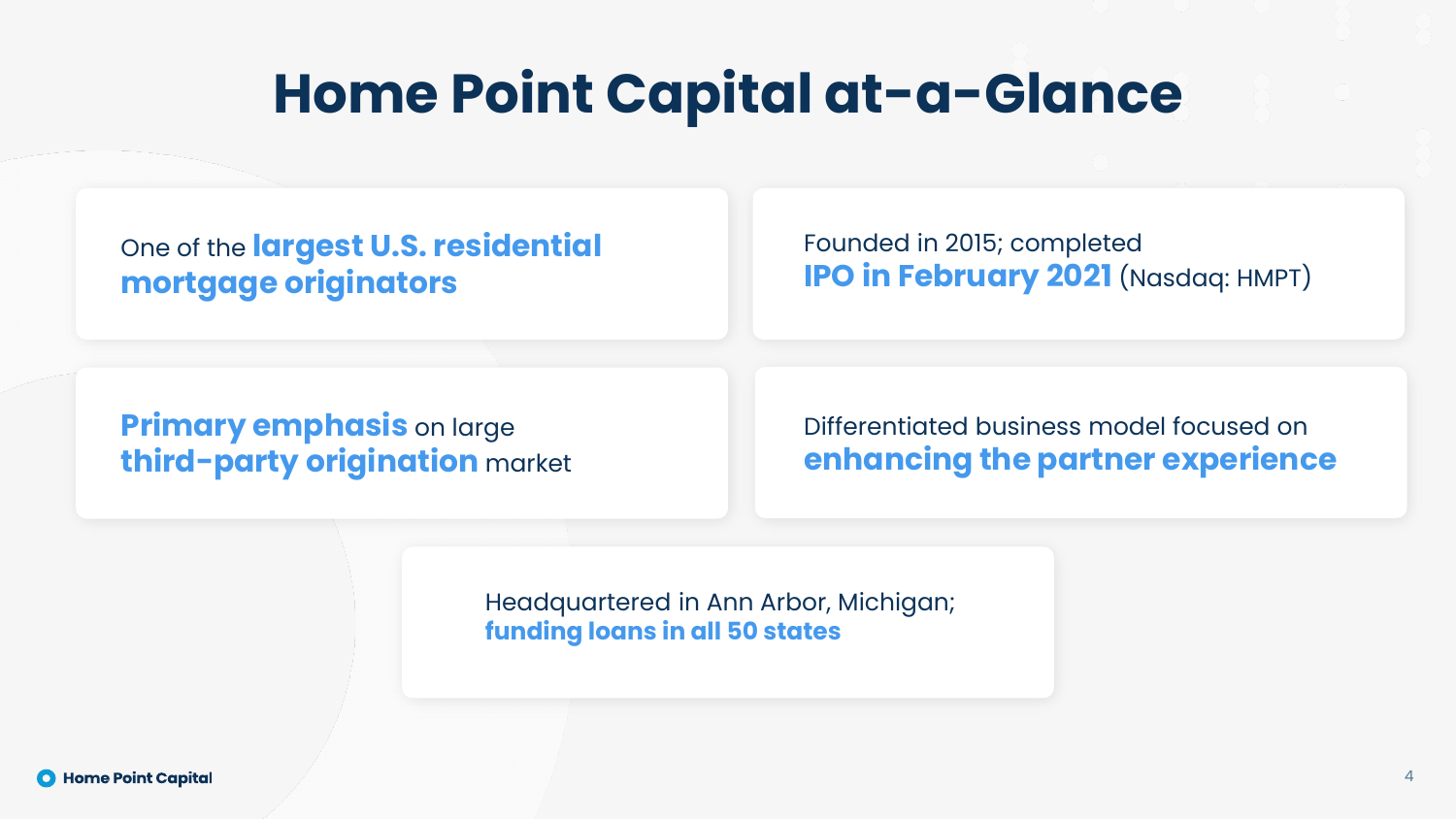### **Home Point Capital by the Numbers**



**O** Home Point Capital

<sup>1</sup> Source: Inside Mortgage Finance, as of Q4 2021. <sup>2</sup> Last twelve months for the period ended March 31st. First quarter 2022 LTM information is derived from a numerical calculation of our fiscal year 2021 financial *information plus first quarter 2022 financial information less first quarter 2021 financial information. Home Point Capital does not prepare or present separate LTM financial statements.* 

5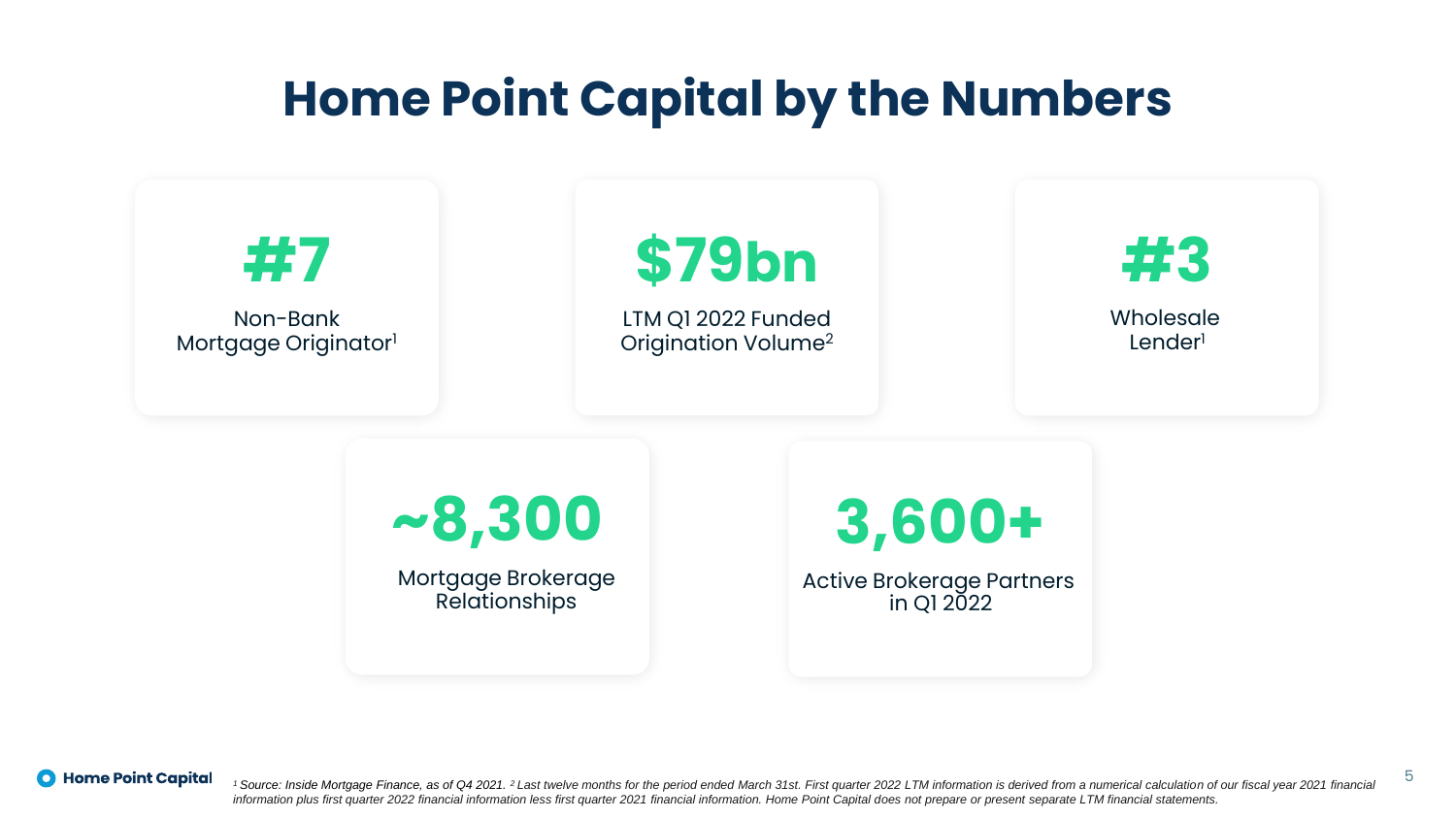### **Highly Experienced Leadership Team**



**Willie Newman** CEO and President



**Mark Elbaum** Chief Financial **Officer** 



**John Forlines** Chief Risk Officer



**Jean Weng** General Counsel Corporate Secretary



**Phil Miller** Chief Operating **Officer** 



**Noelle Lipscomb** Chief Audit Executive



**Phil Shoemaker** President of **Originations** 



**Perry Hilzendeger** President of Servicing



**Andrew Bon Salle** Chairman of the Board, Home Point Capital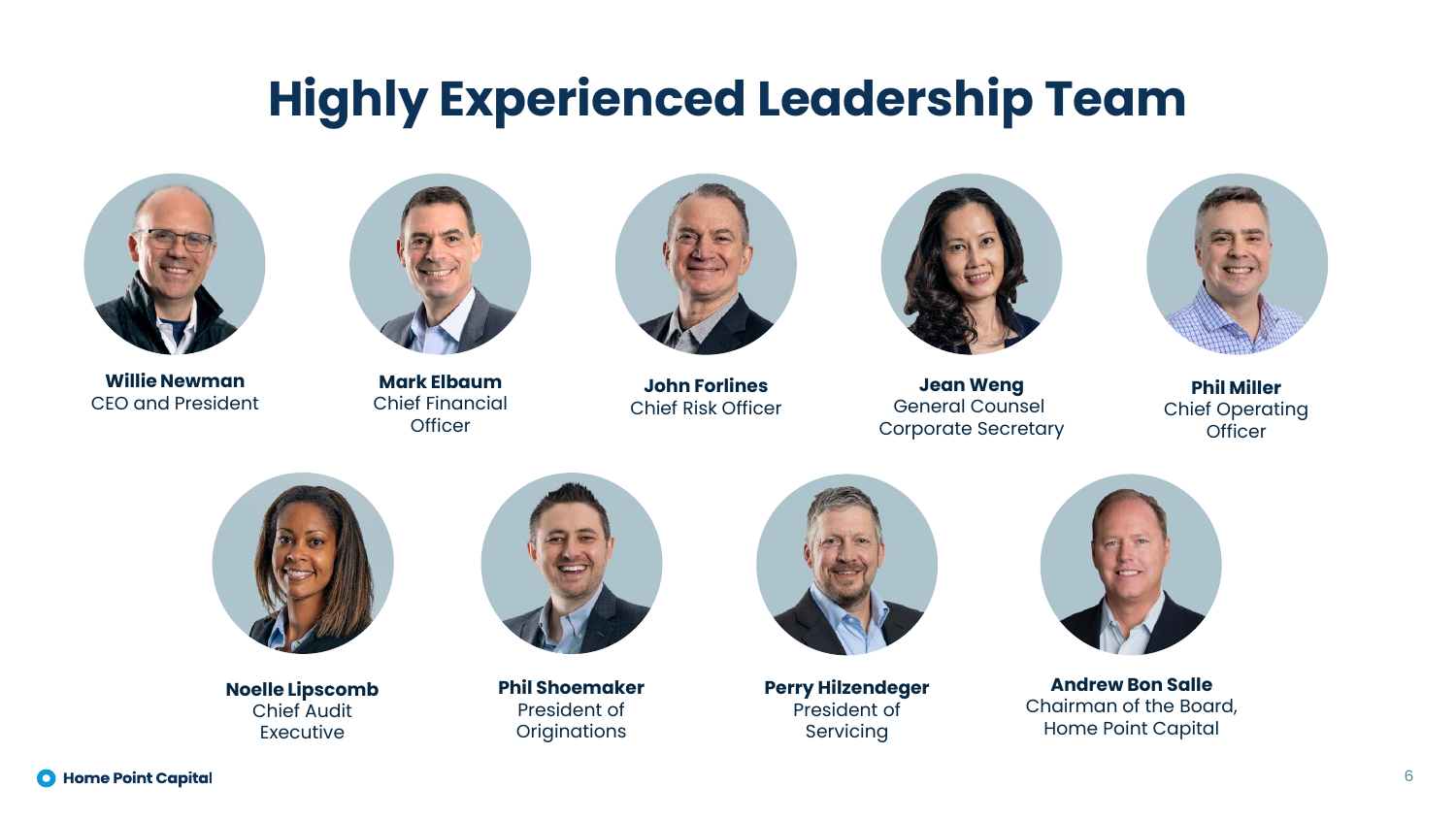### **Unique Mission that Underpins Strategy**

**Our goal is to positively impact all our constituents – our customers, associates, partners and shareholders**

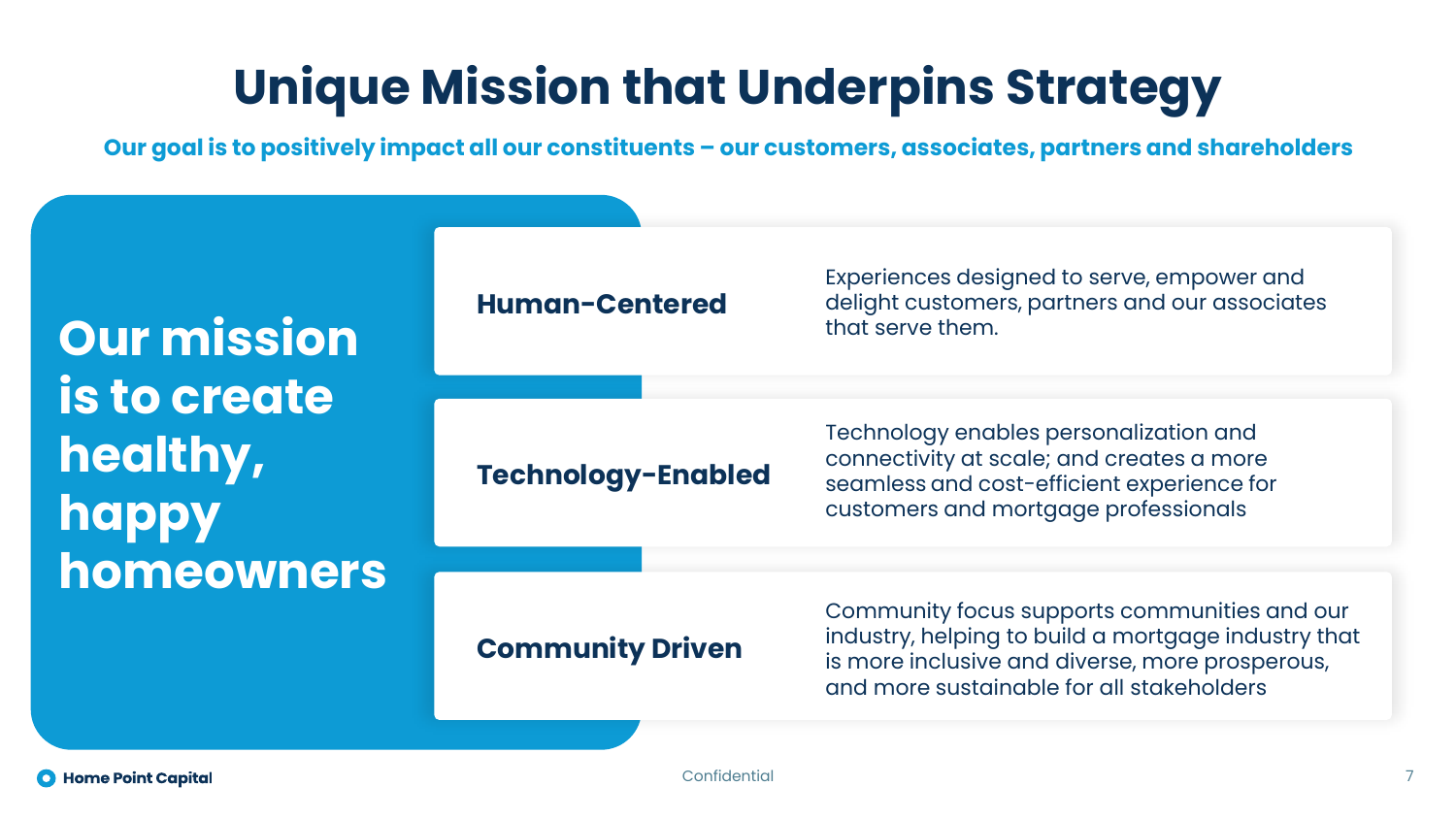### **Fully Committed to Wholesale**

**We have strategically redeployed resources to take advantage of channel's growth potential**



#### *of brokers with whom Home Point has completed a transaction within past 12 months. Note: Broker partner represents a brokerage business that includes multiple broker employees. (3) Source: Inside Mortgage Finance.*

Confidential 8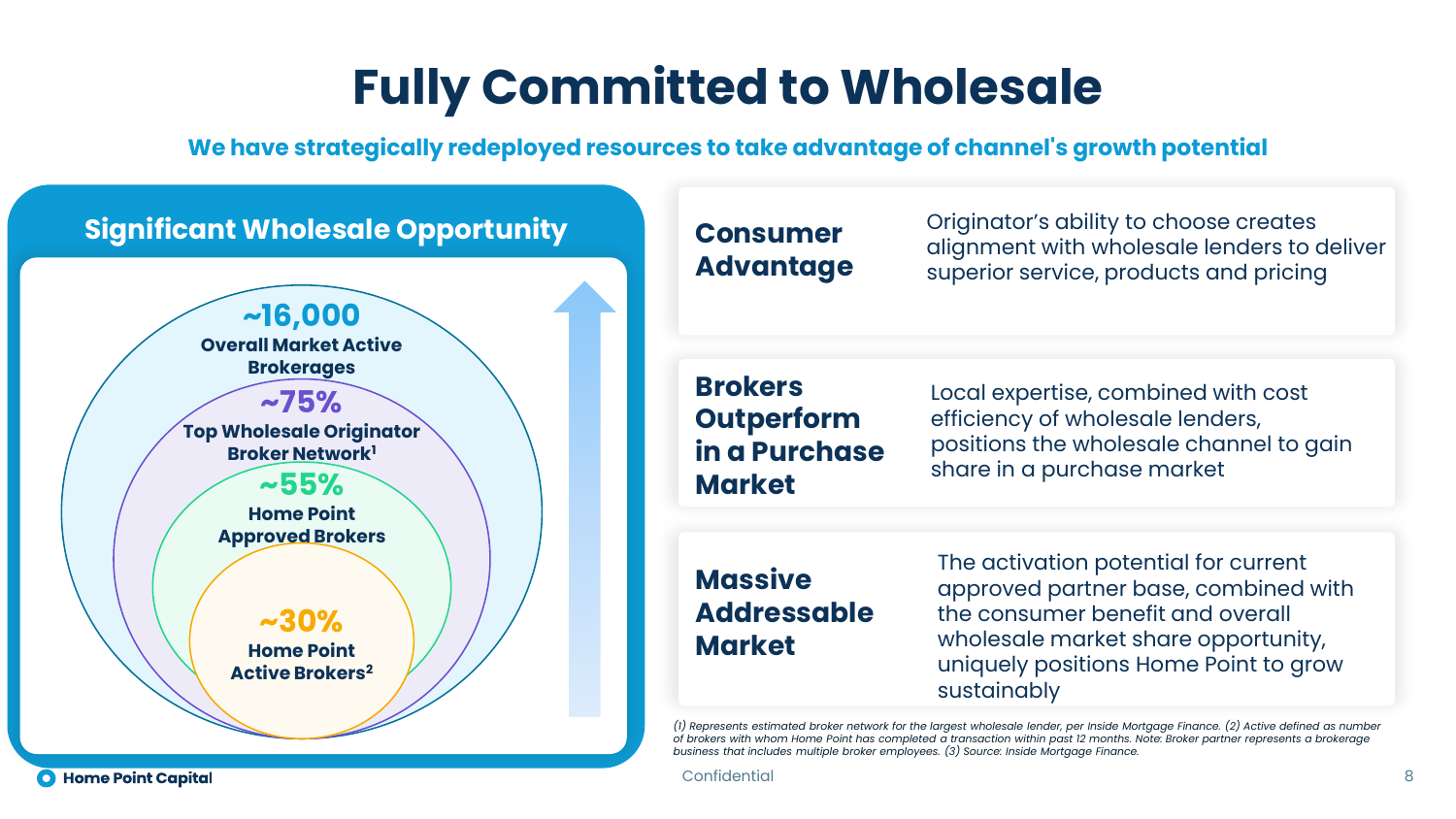### **Mortgage brokers originating through wholesale lenders deliver:**

- **Broader access to credit**
- **At lower expense to consumers**
- **Safely**

Based on our extensive review of various cohorts in HMDA data, the benefits to a consumer using a mortgage broker are material and widespread

**2**

**3**

**1**

Based on agency data, no material difference in default rates exists between retail and wholesale originated loans

As measured by loan officer counts, the wholesale broker segment continues to grow and given a level playing field should accelerate in a rising rate environment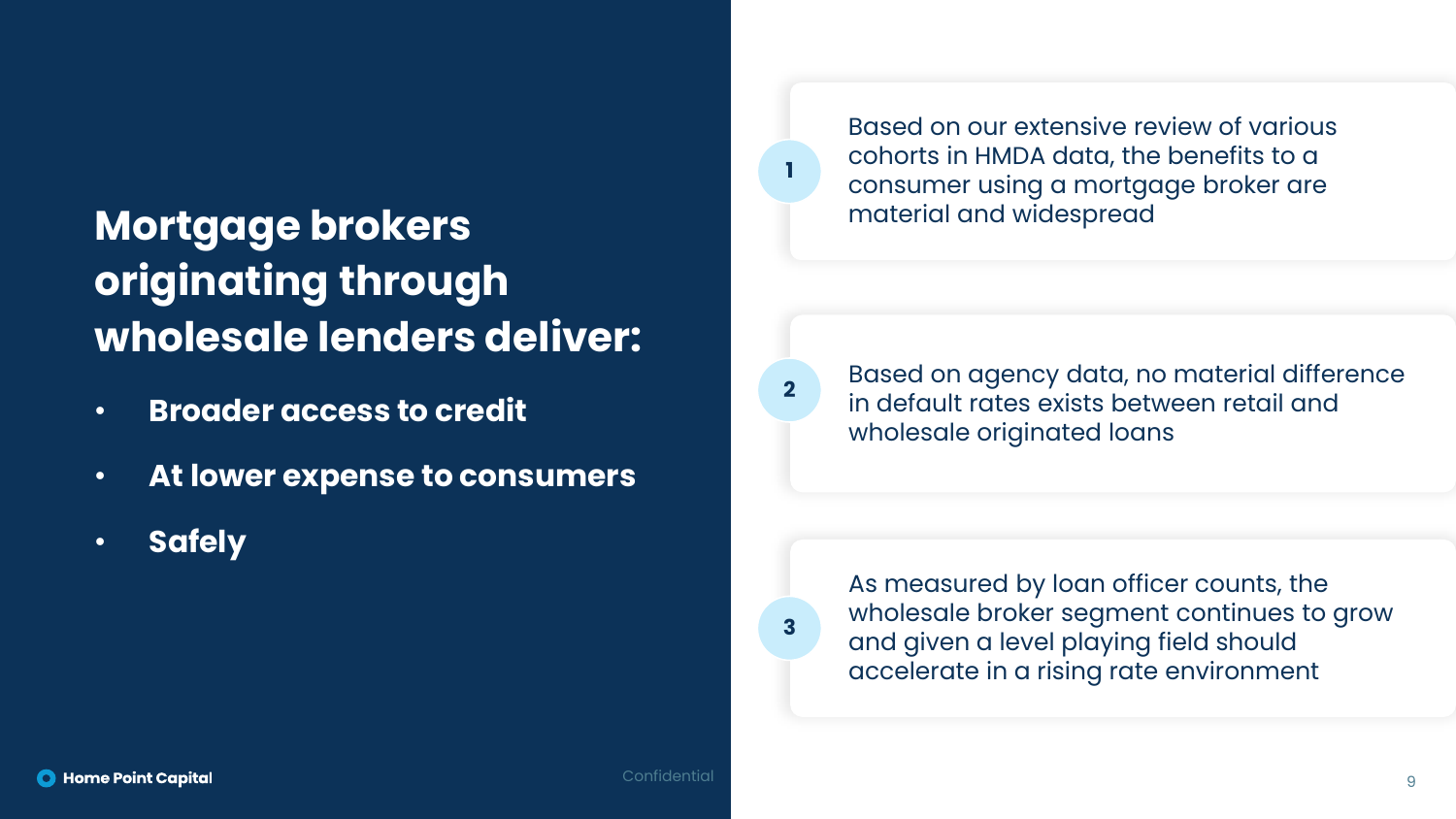### **Leader in Wholesale Channel**

*Efficient and Personalized Customer Experience* 

**2** Best Workplace for Loan Officer

**3** Low Fixed Cost; Significant Economies of Scale

#### **Benefits of the Wholesale Channel Advantages of Home Point's Model**

Highly Experienced Sales and Operations Team **1**

**2**

No Channel Conflict

**3**

In-Market Sales Strategy Drives Broker Growth

#### **4** Significantly Lower Costs to Consumers **4** Broad Product Mix; Flexible Technology Platform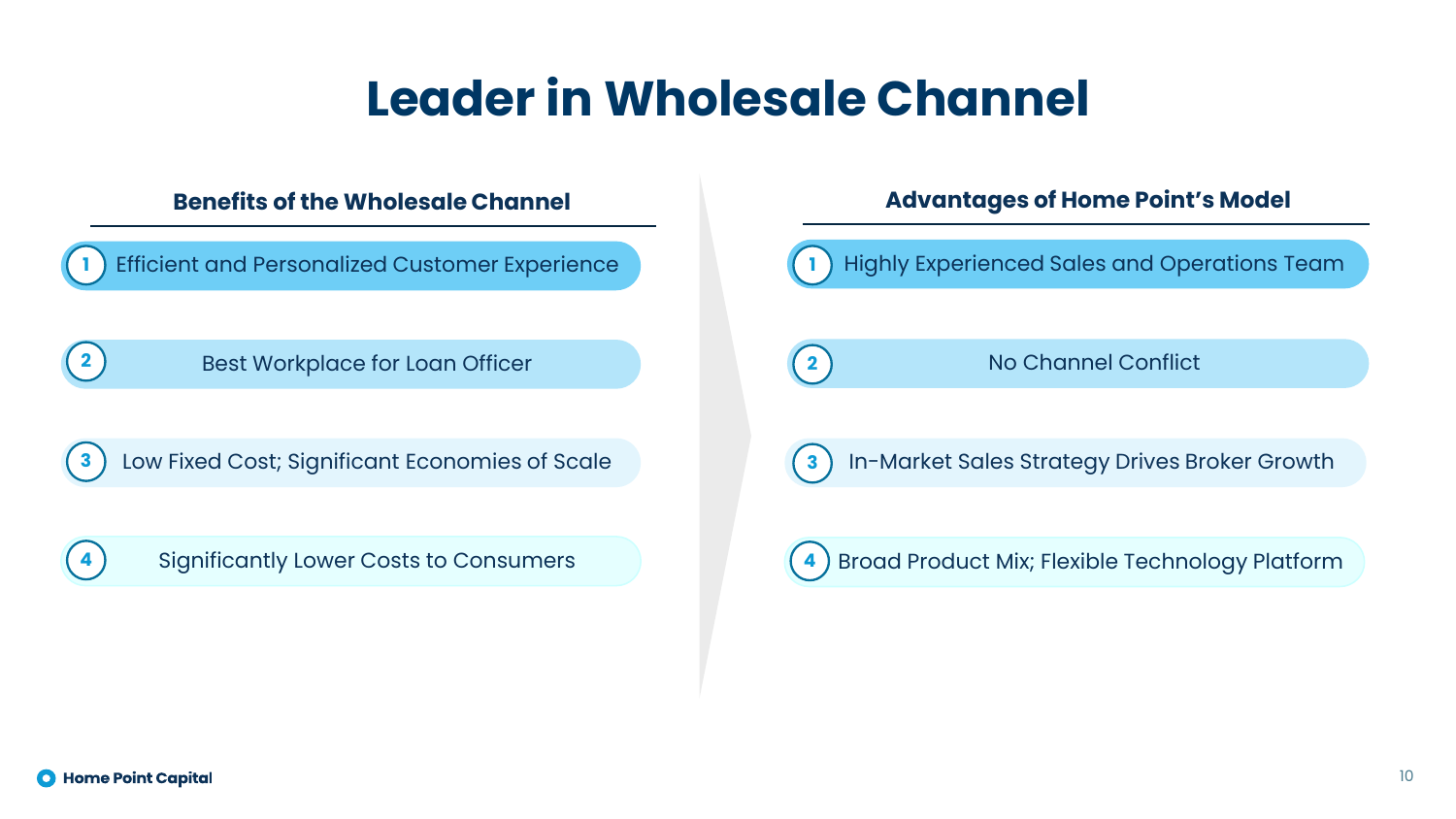## **Componentized Flexible Technology Platform**

**Integration of aligned third-party providers with internally developed software provides a** *scalable, cloud-based infrastructure* **with enhanced flexibility** 



We build **proprietary software** to create differentiation

- ✓ Appraisal and Underwriting Platforms
- ✓ Broker Portal



We leverage **industry leading core systems**  providers

 $\checkmark$  Loan Origination System

✓ Outsourced Servicing Platform



We utilize state of the art, **low code tools** to enhance functionality and efficiency

 $\checkmark$  Rules Engine

 $\checkmark$  Workflow Engine

- **Flexibility** to swap in and out of components
- Quickly adapt to evolving technology to **drive innovative solutions**
- Enable broker and customer **self-service**
- **Greater control over** development
- Larger available workforce
- **Lower maintenance and fixed costs**
- Focus on advancing **data driven strategies** and connectivity
- **Avoid legacy code**  maintenance and tech debt
- Accelerate **speed to market**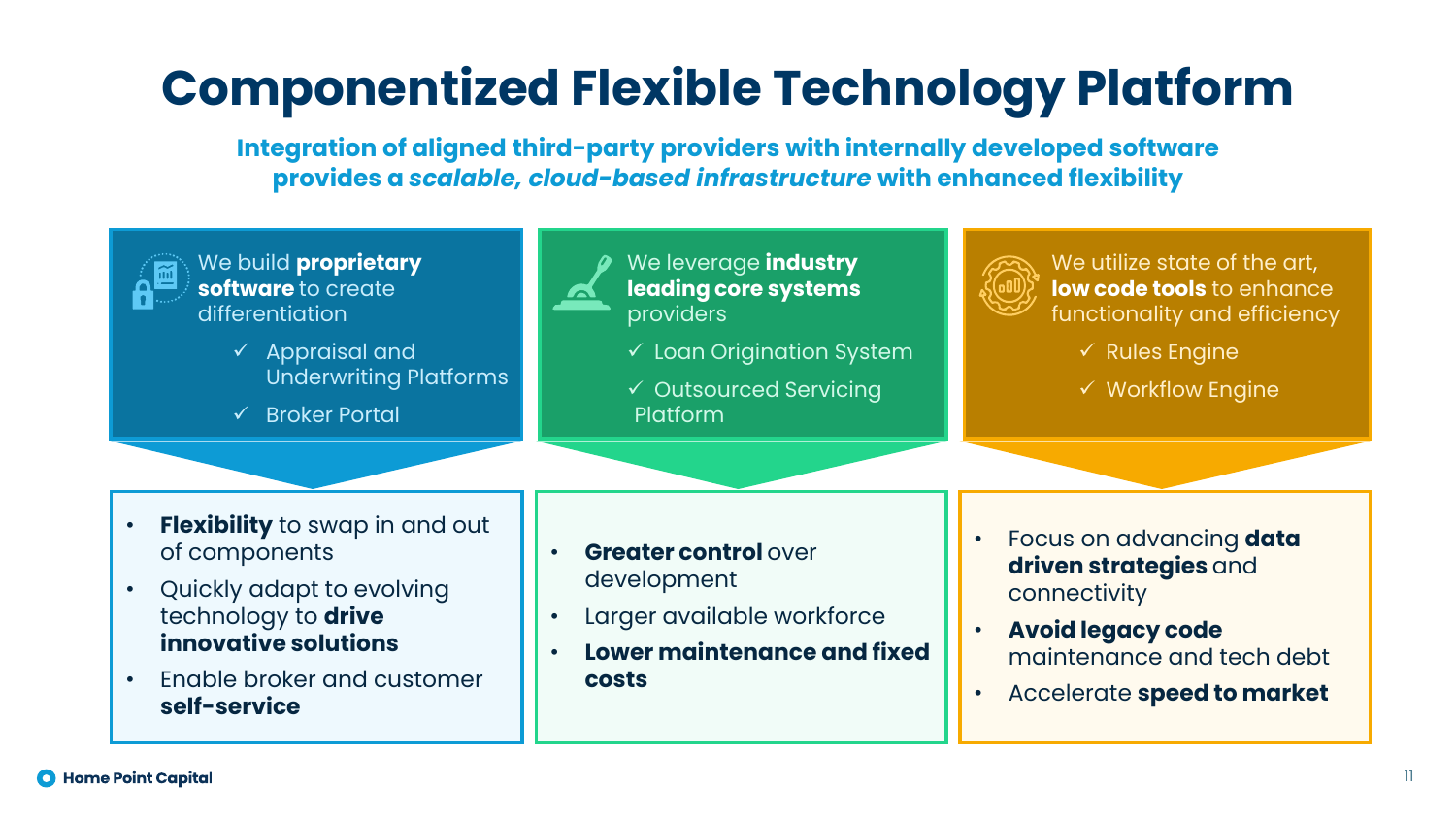### **2022 Corporate Plan**

Entering the most challenging part of the mortgage cycle: higher rates, shrinking origination market.

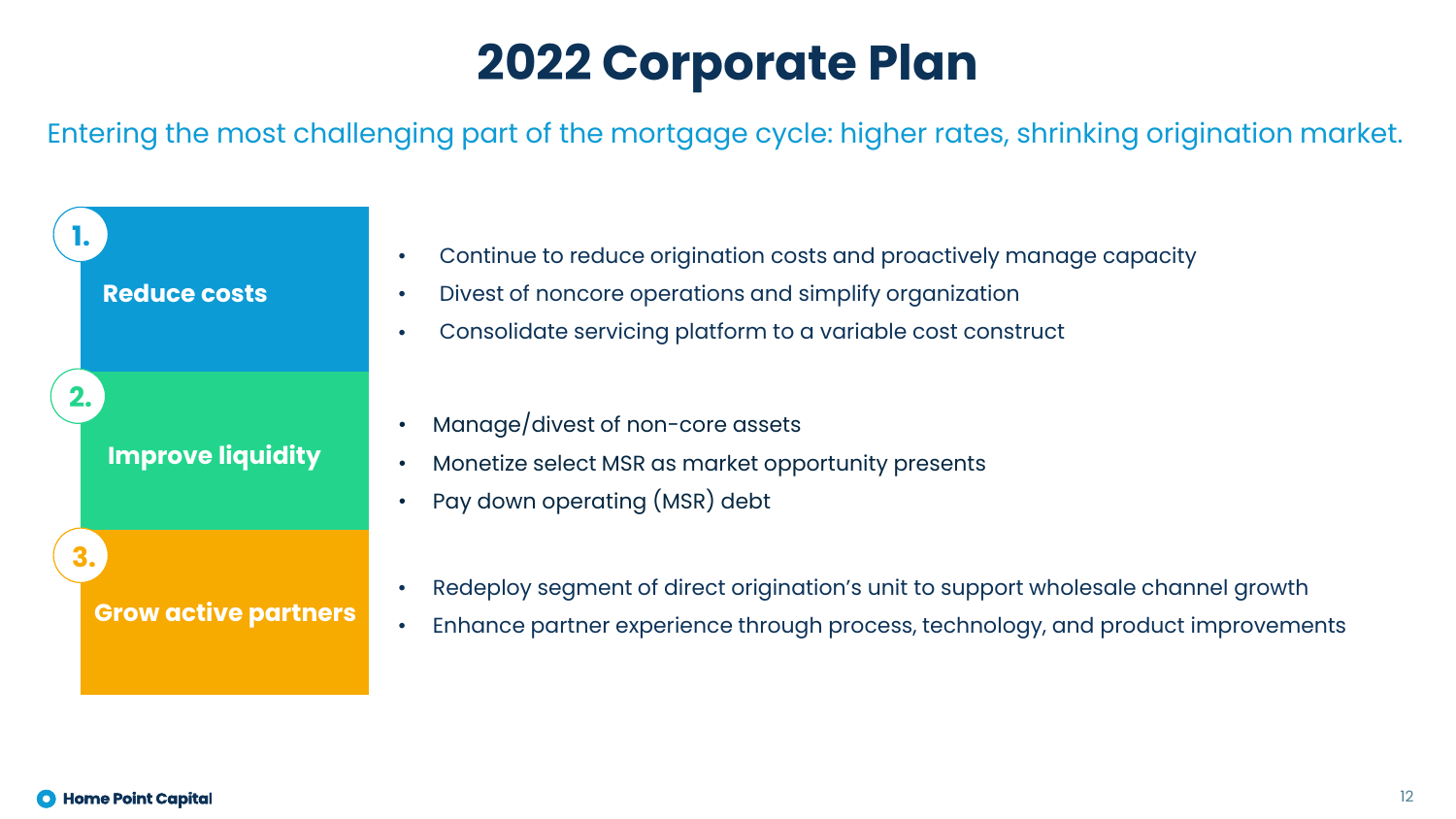### **Getting in Front of the Cycle**

**Since mid-2021, have taken proactive approach to best position Home Point for the long-term**

### **Home Point Capital**

#### **Platform Consolidations**

**Focusing our resources on growth through the wholesale business**

#### **Divesting Non-core Operations**

**Enable us to navigate through industry dislocation ahead of competitors**

#### **Consolidating servicing platform into ServiceMac,**

converting a fixed cost into a lower, variable cost

#### **Redeployed Direct Originations segment into wholesale,** driving stronger customer retention and increased broker activation

**O** Home Point Capital

#### **Pending sale of investment in Longbridge**

**Sale of select MSRs** enhances both our leverage and liquidity positions

#### **Sale of correspondent channel**

**assets** reduces corporate expenses and enables reallocation of resources to wholesale

**Growth Initiatives**

**Innovative solutions to tackle issues impacting broker partners & homebuyers**

#### **Homepoint New Build** addresses housing supply issues, helping brokers function as a one-stop shop for home builders

#### **Homepoint Cash Compete**

addresses increasing buy-side competition, positioning brokers as go-to source to help homebuyers and real estate agents win deals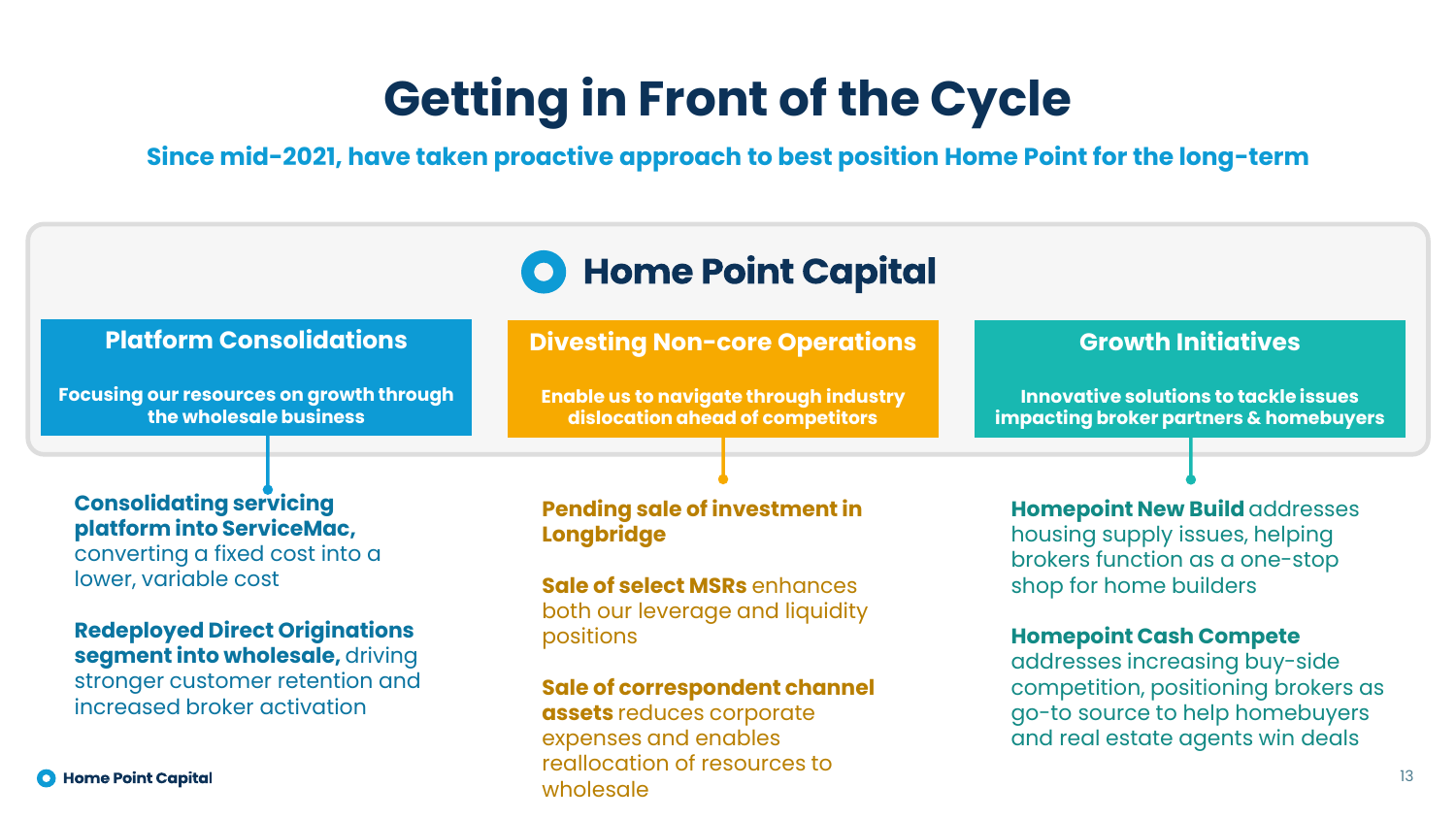### **2022 Plan Q1 Progress**

**Home Point made progress on all three Q1 objectives.**

|                                   | Q4 2021                                                                              |                                 | <b>Q1 2022</b>                  |
|-----------------------------------|--------------------------------------------------------------------------------------|---------------------------------|---------------------------------|
| <b>Reduce costs</b>               | Total Expenses (\$M)                                                                 | \$152                           | \$137                           |
| 2.<br><b>Improve liquidity</b>    | $UPB$ Sold $(SB)$<br>Gross Proceeds (\$M)<br>Available Liquidity (\$M)<br>Debt / TCE | \$13<br>\$175<br>\$555<br>1.60x | \$37<br>\$435<br>\$656<br>1.22x |
| 3.<br><b>Grow active partners</b> | <b>Active Locking Partners</b>                                                       | 3,481                           | 3,603                           |

**Increased book value (per share) from Q4 2021 of \$777m (\$5.57) to \$783m (\$5.64) in Q1 2022.**

*Detailed financial results, statements, filings, and company information can be obtained on the [company's investor relations website](https://investors.homepoint.com/).*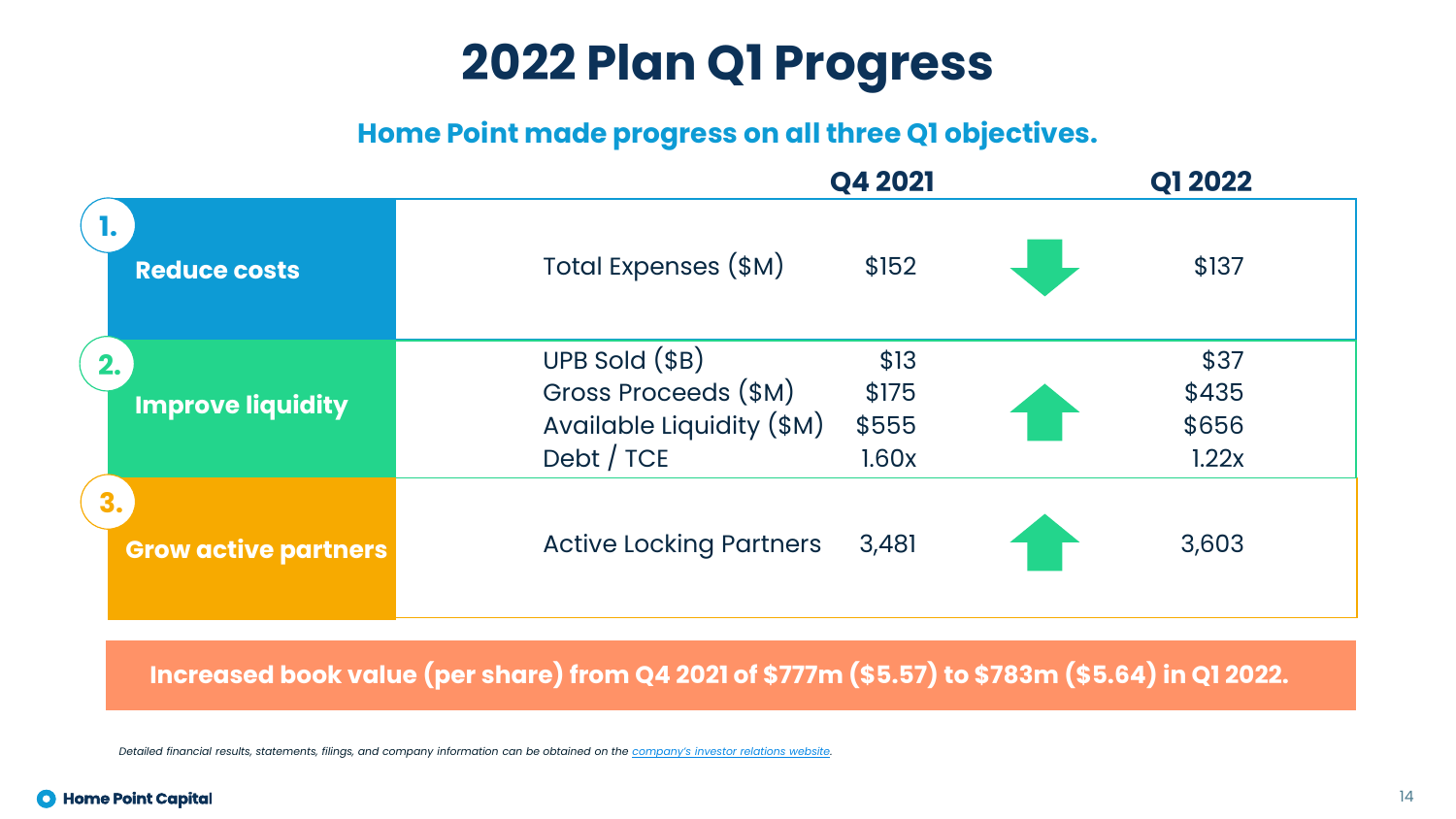# **Appendix**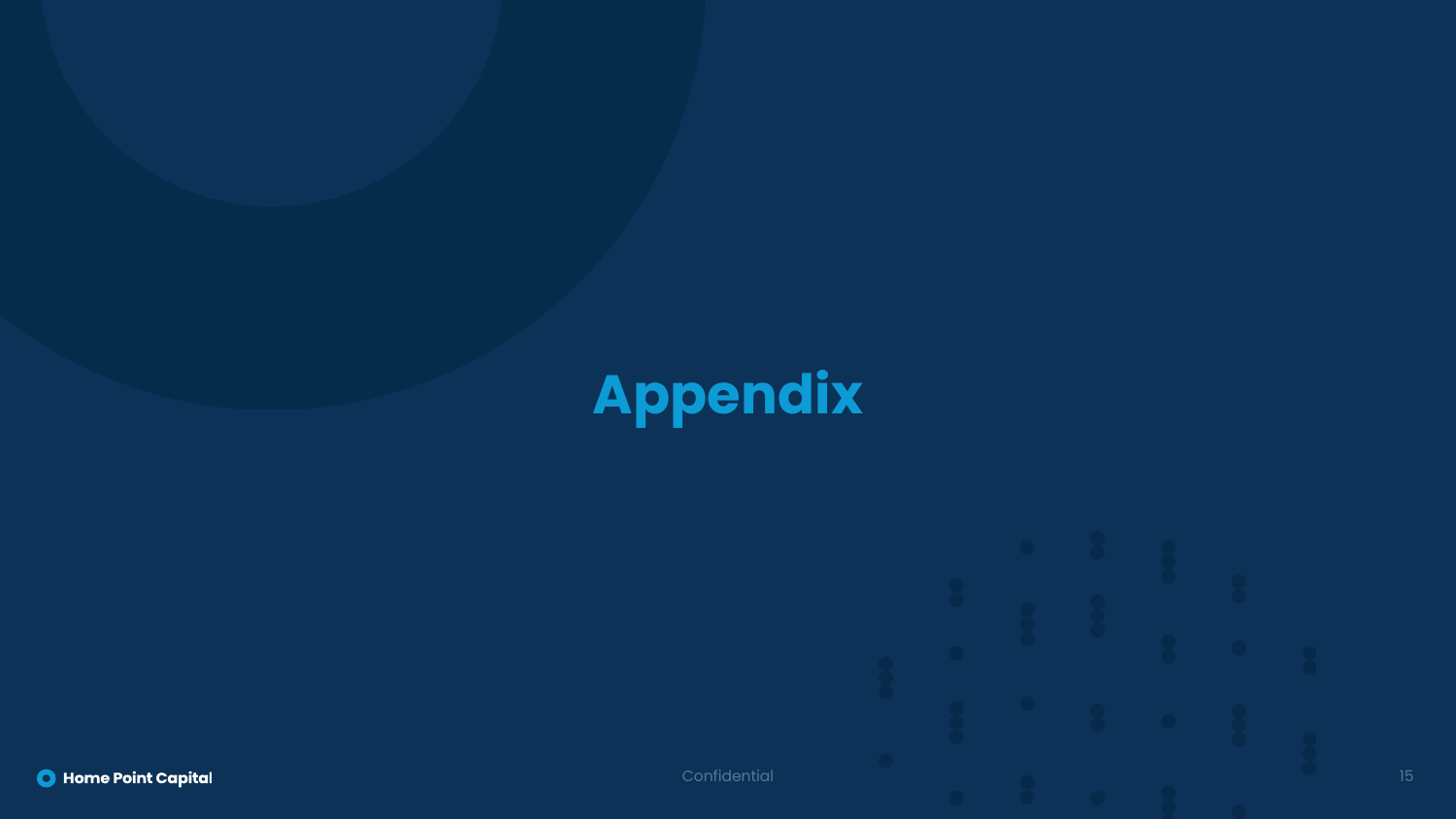### **Borrower lifetime savings by using wholesale vs retail**



#### **Filters Applied**

- Loan limit: Conforming
- Loan type: Conventional
- Loan term: 30-year
- Rate type: Fixed
- Debt-to-income: 41-45%

#### **Commentary**

- Selected DTI range of 41-45% as it was the most popular bin across most categories
- Used FFIEC definitions
	- Low income defined as less than \$52,200;
	- Moderate income defined as \$52,200 \$156,600
- 2020 impacted by industry wide capacity constraints
- Note: Interest savings assumes full term of loan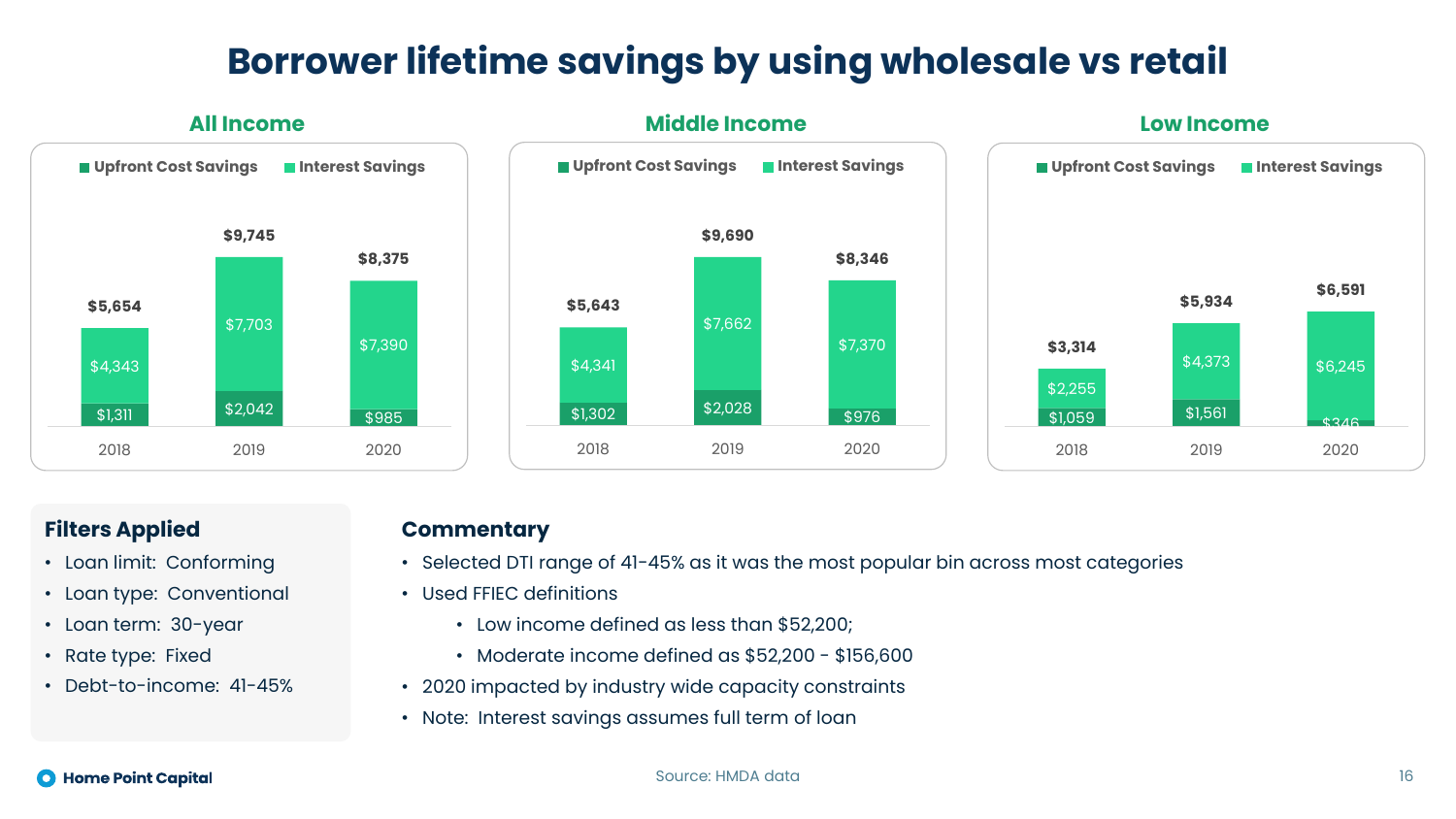### **Post crisis default rates are consistent between channels**



**O** Home Point Capital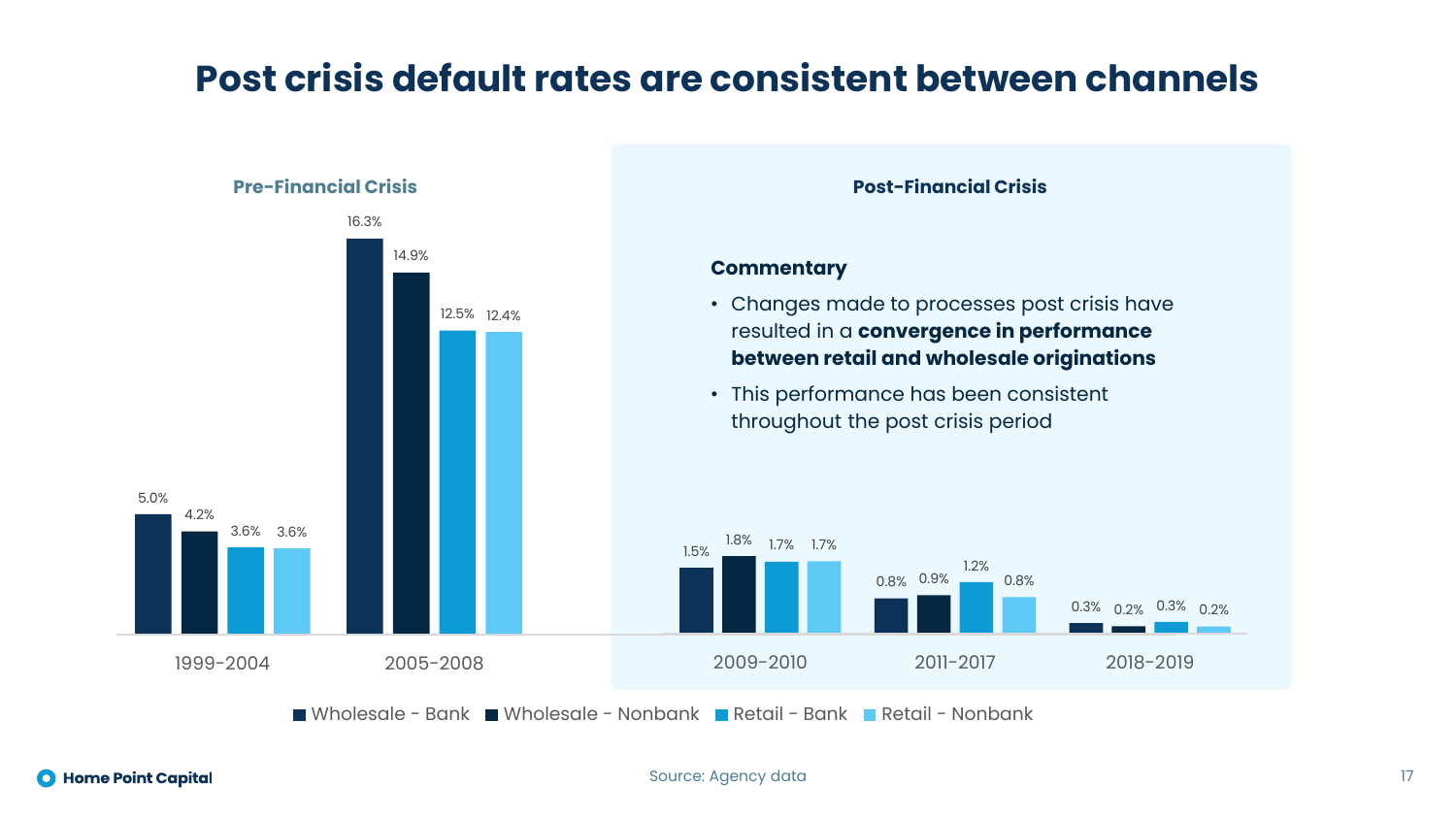### **Mortgage brokers continue to grow**



### 24,207 25,903 33,265 40,246 46,143 8% 7% 28% 21% 15% 4Q17 4Q18 4Q19 4Q20 4Q21 # of Broker LOs  $\rightarrow$  YoY Growth

Active brokerages increased 7% in 4Q21 from prior year, while **active brokerage LOs increased 15%**

**Assuming a level playing field, we expect this trend to accelerate** as margin compression impacts less efficient retail lenders – Similar to 2019